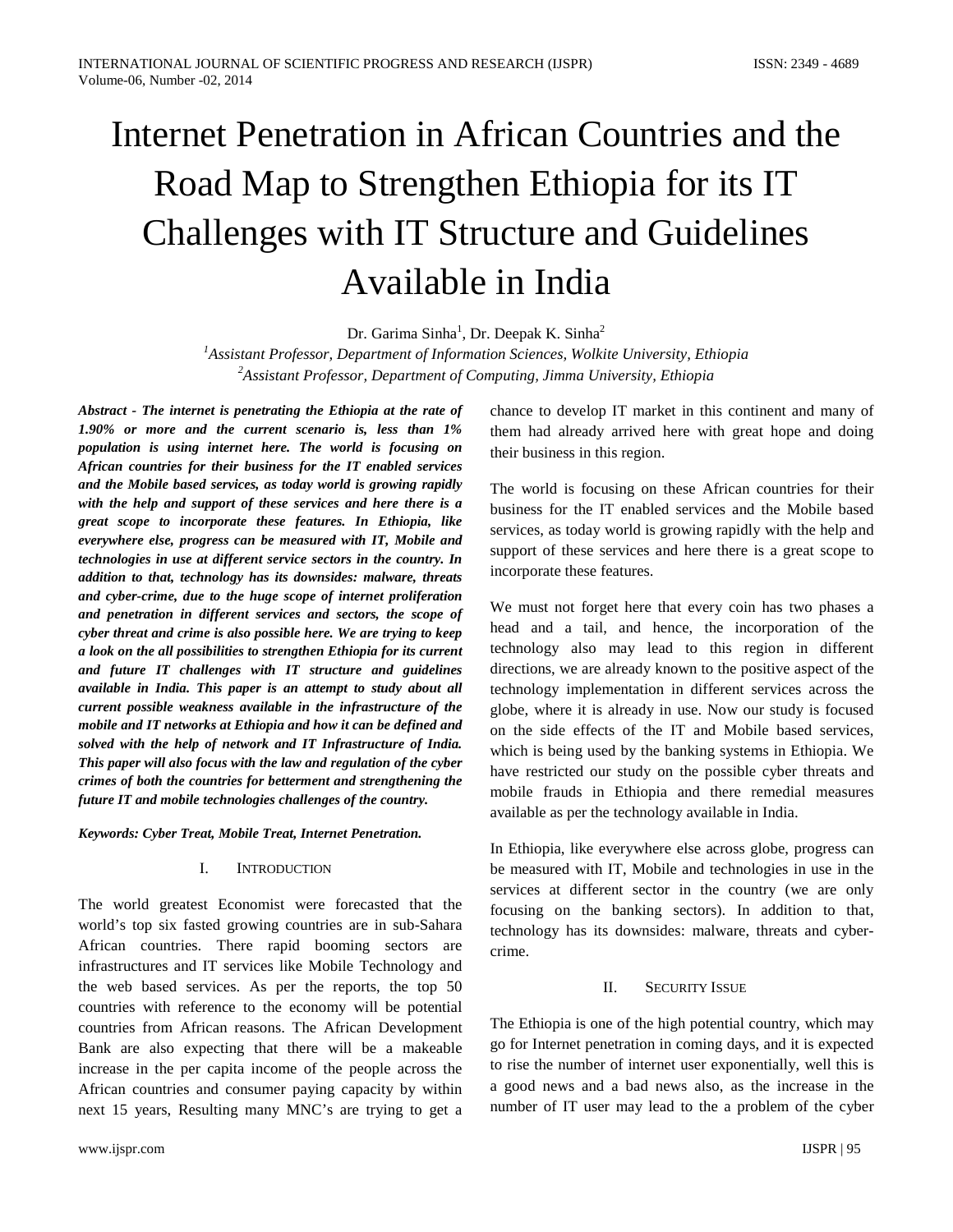threats, crimes, hacking and many more in near future, and hence, it is a matter of great concern also for the services sectors especially. For this paper we have taken the E-Banking related cyber threats in Ethiopia.

## III. STUDY OF THE TRENDS OF THE IT USERS IN AFRICAN REGIONS AND IN ETHIOPIA



Source: http://www.internetworldstats.com/stats1.htm

|                 | <b>AFRICA 2014 POPULATION AND INTERNET USERS STATISTICS</b> |                       |                                 |                         |                              |                 |                 |  |
|-----------------|-------------------------------------------------------------|-----------------------|---------------------------------|-------------------------|------------------------------|-----------------|-----------------|--|
|                 |                                                             | FOR 2013 Q4           |                                 |                         |                              |                 |                 |  |
|                 |                                                             | <b>Population</b>     | <b>Internet</b><br><b>Users</b> | nternet<br><b>Users</b> | <b>Penetratio</b><br>n       | <b>Internet</b> | <b>Facebook</b> |  |
| Sl. No.         | <b>AFRICA</b>                                               | $(2014 \text{ Est.})$ | $31 - Dec -00$                  | $31 - Dec - 13$         | 1%<br><b>Populatio</b><br>n) | $Z$ Africa      | 31-Dec-12       |  |
|                 | 1 Nigeria                                                   | 177.155.754           | 200,000                         | 67.319.186              | 38.00%                       | 28.00%          | 6.630.200       |  |
|                 | 2 Egypt                                                     | 86,895,099            | 450,000                         | 43,065,211              | 49.60%                       | 17.90%          | 12,173,540      |  |
|                 | South                                                       |                       |                                 |                         |                              |                 |                 |  |
|                 | 3 Africa                                                    | 48,375,645            | 2,400,000                       | 23,655,690              | 48.90%                       | 9.90%           | 6,269,600       |  |
|                 | 4 Kenya                                                     | 45.010.056            | 200,000                         | 21.273.738              | 47.30%                       | 8.90%           | 2.045.900       |  |
|                 | 5 Morocco                                                   | 32,987,206            | 100,000                         | 18,472,835              | 56.00%                       | 7.70%           | 5,091,760       |  |
|                 | 6 Sudan                                                     | 35,482,233            | 30,000                          | 8,054,467               | 22.70%                       | 3.40%           | nła             |  |
|                 | <b>Tanzania</b>                                             | 49.639.138            | 115,000                         | 6,949,479               | 14.00%                       | 2.90%           | 705,460         |  |
|                 | 8 Algeria                                                   | 38,813,722            | 50,000                          | 6,404,264               | 16.50%                       | 2.70%           | 4,111,320       |  |
|                 | 9Uganda                                                     | 35,918,915            | 40,000                          | 5.818.864               | 16.20%                       | 2.40%           | 562.240         |  |
|                 | 10 Tunisia                                                  | 10,937,521            | 100,000                         | 4,790,634               | 43.80%                       | 2.00%           | 3,328,300       |  |
|                 | 11 Ghana                                                    | 25.758.108            | 30,000                          | 4.378.878               | 17.00%                       | 1.80%           | 1,630,420       |  |
|                 | 12 Angola                                                   | 19,088,106            | 30,000                          | 3,645,828               | 19.10%                       | 1.50%           | 645,460         |  |
|                 | 13 Senegal                                                  | 13,635,927            | 40,000                          | 2,849,909               | 20.90%                       | 1.20%           | 675,820         |  |
|                 | Zimbabw                                                     |                       |                                 |                         |                              |                 |                 |  |
| 14 <sub>e</sub> |                                                             | 13.771.721            | 50,000                          | 2.547.768               | 18.50%                       | 1.10%           | nła             |  |
|                 | 15 Zambia                                                   | 14,638,505            | 20,000                          | 2,254,329               | 15.40%                       | 0.90%           | 327,600         |  |
|                 | 16 Ethiopia                                                 | 96,633,458            | 10,000                          | 1,836,035               | 1.90%                        | 0.80%           | 902,440         |  |

Source: <http://www.internetworldstats.com/stats1.htm> (Figure-1)

The Ethiopia is not in the top 10 countries, which is having maximum internet users at Africa, now the question is the Ethiopia is lying at which position; the data below is the analysis of all countries across the Africa with their Internet penetration with respect to the population and number of Internet users.

The above figure(Figure-1), showing the result of some African countries in their descending order of their internet penetration and the internet user, there are about 57 countries in the Africa and the Ethiopia is at number 16, based on the number of Internet User and the penetration rate of the Internet user at Ethiopia.



Figure-2 and Figure-3 shows that the average percentage of the internet users and penetration percentage at Africa and across the globe. We can see the remarkable differences, the average of Africa is at the level of the Internet user is 9.80% and the penetration percentage in Africa is 26.5%, where as rest of the world percentage of the Internet users are 90.20%, almost more than 10 times of the African users and the penetration percentage is 42.30%, which is almost two times of the penetration percentage of the Africa.



Figure 4, shows the competition of the internet users and penetration percentage of the Africa with reference to the Ethiopia, we can see the remarkable difference between the two, the internet users percentage in Africa is 9.8% where as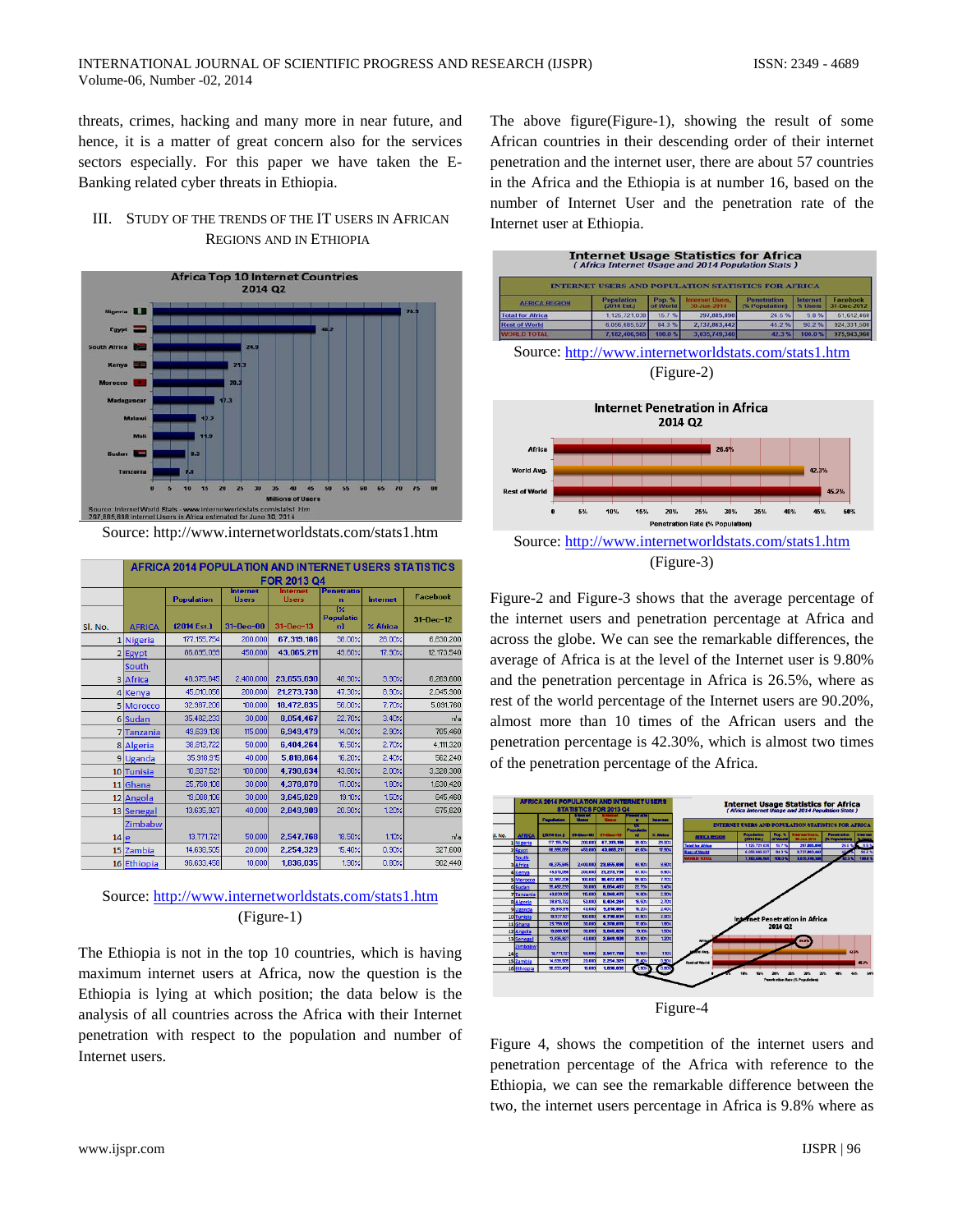at Ethiopia is 0.80, which is almost 1/12 of the rest of the African users. And if we compare the Internet penetration percentage, at the Africa, it is 26.50% as compare to the Ethiopia, which is having only 1.90%, which is 1/13 of the African Internet Penetration percentage.

The most interesting thing is if we look at the world internet penetration average it is 45.2%, but if we see it the average excluding Africa it is 42.3%, which is 2.9% less than the world average, it means that the Africa is only contributing 2.9% internet penetration to the whole world.

#### IV. E-BANKING SERVICES IN ETHIOPIA

The good thing is the Internet User percentage and the Penetration percentage is growing at the same speed in Ethiopia with respect to the population, and the other very good news is that there is great scope for the IT and Mobile based services to be launched here at every service area again there is a great chance for the fraudulent activity too using these services.

Following services are being offered now days in Ethiopia under E-Banking:

### V. INTERNET BANKING

Through Internet banking, many transactions can be carried out from the comfort of your home or office. The online services include:

- Viewing account balances and transactions.
- Making fund transfers between customers's own current accounts and savings accounts.
- Effecting payments to third parties, including bill payments to predefined customers within Ethiopia.
- Presentation and downloading current and saving account statements.
- Requesting for discontinue payments on cheques, etc.
- Applying for a letter of credit…and more…

Using Internet banking facility, customers will benefit from our personal and Corporate Internet Banking services that are available, 24 hours a day, 7 days a week, from any location.

# Source [www.combanketh.et](http://www.combanketh.et/) *,* [www.cbeib.com.et](http://www.cbeib.com.et/)

Limitations and the threats using Internet banking:

As per the unofficial records, very few customers are using Internet banking here in Ethiopia, due to the following reasons:

- The less number of Internet users in the country.
- Less penetration percentage in the country.
- Lack of awareness program towards the Internet banking.
- Lack of mobile version site of CBE.
- Lack of Internet infrastructure to the remote areas, and
- The most important is to use Internet banking one has to register his/her device.

The biggest drawback among the above is the point number 6, that is, if you wish to use Internet banking and its related facilities then first of all you are supposed to register the device to which you are accessing the Internet, which leads to the restriction of the uses from the Internet banking either form the home or form the office, which is a great limitation in our view.

- A customer may not have a personal Internet device.
- The device may be cloned and there may be a chance of fraudulent activities.
- His/her office may not permit him/her for the financial transactions.
- The office may not give him the details of the Internet connection for the personal use.
- The office may put some, DLP devices and his confidential data may lose in the public network of the office LAN.
- If you lost your device, you will have to do the entire activity of Internet banking once again.
- The same Internet device may not work to the other countries and hence a customer may not be in a position to use Internet banking, exterior the country.
- Cost of Internet is very tall in Ethiopia.

## *5.1 ATM*

ATM has introduced in Ethiopia by CBE, With ATM card, you can bank 24 hours a day and 7 days a week.

Enjoy a host of services, including

• Cash withdrawals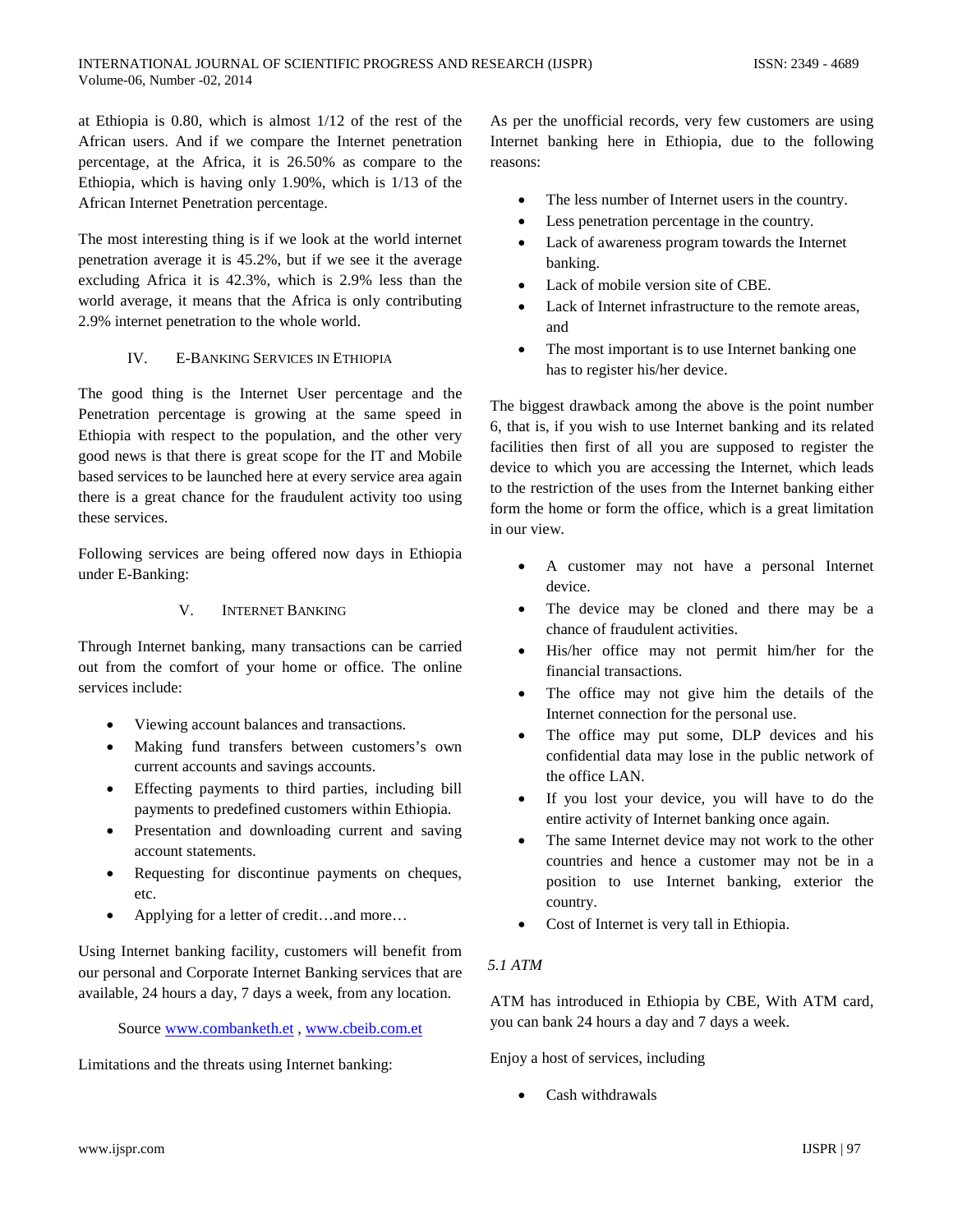- Bill payments
- **Forex**
- Fund transfer
- Mobile top up
- Balance inquiry, etc.

### *5.2 MOBILE BANKING*

Mobile Banking services enable you to:

- Access your bank accounts,
- Make fund transfers.
- costs and balance inquiries as well as
- Get instant notifications

On all your accounts associated with MB services-using the SMS, XHTML and DOWNLOADABLE application channels".

Mobile Banking and the ATM services are almost on the same platform as compare to the other countries and banking systems, the banks here got membership of the VISA/MasterCard card and the ATM services are same as compared to the other continent banking systems.

VI. THREAT AND CONCERN TO THE INTERNET BANKING

There are many threats and concern to the E-Banking system, but we are only concerned here with the possible cyber threats in and around the country (Ethiopia). The possible threats for the E-Banking across the world are:

- Phishing
- Unauthorized use of Internet banking
- Unauthorized use of Mobile banking
- Unauthorized use of ATM banking
- Fund Transfer using cyber frauds, etc.
- Fraud mails regarding sharing of the personal data.
- Win Lottery mails.
- Account details on phone.
- Card Skimming
- **Fake Websites**
- Fake Jobs
- Password Sharing.

Now we want to analyze how safe we are, as per the Microsoft Security Intelligence Report 2013, the number and percentage of the system running with real time antimalware software are decreasing day by day, if we look at the study of last 6 months in the year 2013, it dropped from 1.1% to the 0.5% across the globe and undoubtly the case must be same for Ethiopia.



Percentage of computers at Microsoft not running real-time antimalware software in second half 2013.

Now the major concern about the E-banking is phishing, and the hackers are using this tool to steal our valuable data with the help of phishing as one of its hacking tools.



Phishing sites per 1,000 Internet hosts for locations around the world in 3rd Quarter 2013



Phishing sites per 1,000 Internet hosts for locations around the world in 4th Quarter 2013

The phishing tools and sites are increasing day by day across the globe and it may affected the E-banking and Internet banking across the globe and the CBE should take a note on it and must give a awareness program for their valuable clients/customers. If we took a look at the graph of the phishing sites it has significantly increased during 3rd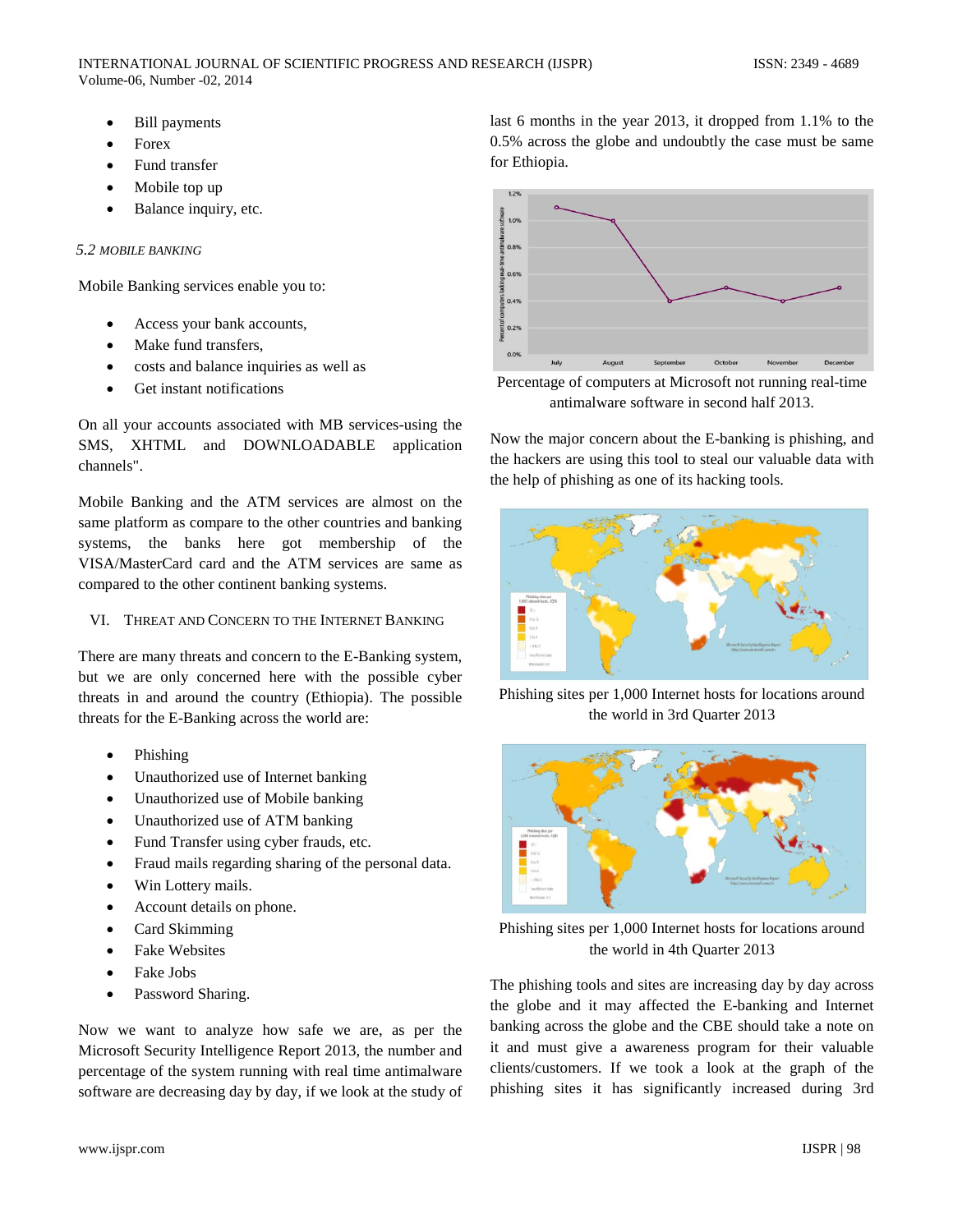quarter (July-September) to the 4th quarter (October-December) 2013.

| <b>Country/Region</b>                                                                             | 1012 | 2012 | 3Q12 | 4012 |  |  |
|---------------------------------------------------------------------------------------------------|------|------|------|------|--|--|
| <b>Ethiopia</b>                                                                                   | 9.7  | 10.5 | 9.1  | 11.3 |  |  |
| <b>Worldwide</b>                                                                                  | 6.6  | 7.0  | 5.3  | 6.0  |  |  |
| Computer Infection Rate at Ethiopia in the year-2012, all four quarter(Source-MSIR, Vol-14, 2013) |      |      |      |      |  |  |

As per the sources (MSIR, Vol-14, 2013) the infection rate of the computer in Ethiopia has raised from 9.7% to 11.3% within a year, whereas the worldwide infection rate has dropped from 6.6% to 6.0% within a year and really it is a serious concern for the Internet users and the Internet based E-banking applications in Ethiopia.

| <b>Country/Region</b> | <b>Encounter rate 3013</b> | Encounter rate 4013 CCM 3013 CCM 4013 |      |      |
|-----------------------|----------------------------|---------------------------------------|------|------|
| Ethiopia              |                            |                                       | 24.8 | 28.9 |
| Worldwide             | 20.21%                     | 21.58%                                | 5.6  | 17.8 |

If we consider the date (Source-MSIR-Vol-6, 2014), the encounter rate between quarter three 2013 was 20.21% and it raised to 21.58% in the next quarter (4th quarter) 2013 the data of the encounter rate is not known for the Ethiopia, but the CCM at Ethiopia was increased from 24.8 to 28.9 form 3rd quarter 2013 to 4th quarter 2013, which is significantly high as compare to the worldwide average CCM form 3rd quarter 2013 and 4th quarter 2013, which was 5.6 and 17.8 respectively.

# VII. REMEDIAL MEASURES THAT SHOULD BE TAKEN IN AS PER THE GUIDELINES AVAILABLE IN INDIA FOR E-BANKING

The following guidelines are available by the RBI in India for the safe and secure E-Banking in India, which is recommended here for any possible or future threats in electronic financial transitions in Ethiopia. The guidelines are as follows:

#### *Technology and Security Standards*

The bank must have clear cut guidelines for the technology as well as the security standards, the bank must assign a network as well as the database administrator and he/she should be given a clear-cut policy and guideline to follow it strictly.

The banking system to implement the E-Banking, the bank should use the logical access and also grant the permissions to their clients by this logical access like, user-ids, passwords, cards(debit/credits), biometric devices etc.

The bank should have a proxy server, so that the direct connection can be avoided between the bank and the internet connections.

The SSL (Secured Socket Layer), which can be used for server authentication and client side certificate issued by the bank, must be implemented, and use of at least 128 bit SSL for the communication between the browser and the web server, and the encryption of the sensitive data like passwords etc.

The bank should have sufficient infrastructure for the backup of the data and it must be periodically tested.

All the banking transactions should be double secured by two types of passwords like, user passwords and the transactions passwords and to make it more authentic the E-banking must be integrated with the mobile of the customers and the bank must generate OTP during transactions at the registered mobile numbers.

# VIII. STUDY OF THE TRENDS OF THE MOBILE USERS IN AFRICAN REGIONS AND IN ETHIOPIA

#### *Mobile Penetration in Ethiopia*

As per the records of GSMA Intelligence Survey for 2011- 2013, Ethiopia is eleventh country in the Africa in terms of number of mobile users, it is now expected that there are more than twenty five millions mobile subscribers are available in Ethiopia now a days.

| SI. No. | Region          | Country                 | 2011     | 2012                | 2013     |
|---------|-----------------|-------------------------|----------|---------------------|----------|
|         | 1 Africa        | <b>Nigeria</b>          | 94908699 | 112408197 126880410 |          |
|         | 2 Africa        | Egypt                   | 84926206 | 96605104            | 99601080 |
|         | 3 Africa        | South Africa            | 57703574 | 65382673            | 70433736 |
|         | 4 Africa        | Morocco                 | 36554000 | 39016230            | 42439617 |
|         | 5 Africa        | Algeria                 | 35615926 | 36393536            | 39517045 |
|         | 6 Africa        | Kenya                   | 28080771 | 30731754            | 31309017 |
|         | <b>7 Africa</b> | Congo, Democra 16491792 |          | 22110672            | 30277315 |
|         | 8 Africa        | Ghana                   | 20752828 | 25055031            | 27679937 |
|         | 9 Africa        | Sudan                   | 24193763 | 27478000            | 27624844 |
|         | 10 Africa       | <b>Tanzania</b>         | 23457682 | 26888405            | 27160635 |
|         | 11 Africa       | Ethiopia                | 13893095 | 18805000            | 24108406 |
|         | 12 Africa       | Mali                    | 10819784 | 14604653            | 19744308 |
|         | 13 Africa       | Uganda                  | 16336522 | 17486146            | 19467938 |

Total of mobile connections registered by mobile operators in a country.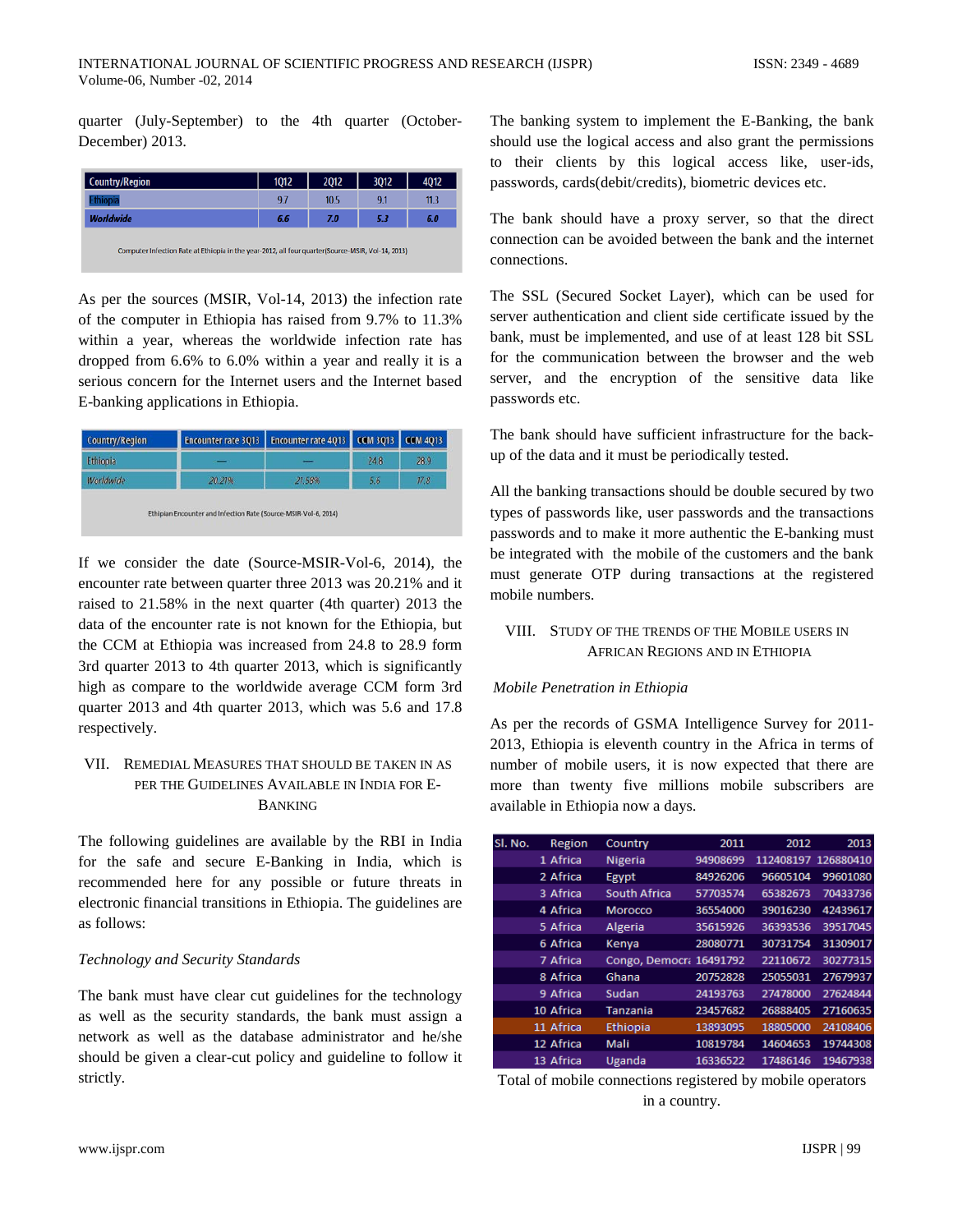This is also one of the parameter to measure the growth and development of a country on the basis of the adaptation of Mobile and its related technology and its use in a country.





Total of mobile connections registered by mobile operators in a country.

Mobile is penetrating in the market of the Ethiopia at the constant rate of 5% per annum, so the current market penetration is in between 24 to 29% and the subscribers are lying somewhere in between 24 to 29 millions in Ethiopia.





Total of mobile connections registered by mobile operators in a country.



The only mobile service provider in Ethiopia is Ethio telecom, which is having following mobile based services:

- Mobile Services
- **Internet Services**
- Fixed Land Line Services
- Business Set up Solutions (VSAT etc)

As per a report there may be more mobile devices on the earth than the people and the average age to use mobile is now gone down to 13 years, but still approximately 25-29% population is only using the mobile services and it is increasing at the rate of 4-5% per annum, so there is a great scope of the penetration and proliferation of this services here in Ethioipia, as we know that we make technology for the convenience of the mankind but it is used for the fraudulent activities also. The threat areas where this can be applied in Ethiopia are:

- Cloning of SIM
- Duplication of IMEI number
- Fraudulent Calls

We will discuss about the Fraudulent Calls first, as in Ethiopia, the pre-activated SIM Cards are available, you are simply suppose to give the copy of the ID and you will be given pre-activated SIM and you can enjoy the Mobile services without wasting a seconds, As per the procedure, the ID verification and submission to the corporate office will take approx three months time. This is a great threat in the mobile technology here.

The second threat is cloning of SIM and cloning of IMEI number of the mobile handset, if the cloning of SIM is done then the all Credit/Debit cards transaction is possible and it is a matter of great concern across the globe. The remedial measure to check the SIM cloning is to use only genuine and authentic mobile handsets with valid IMEI numbers, IMEI numbers are the numbers given by GSMA and it is a 15 to 17 digit unique number to every mobile handset. IMEI numbers either come in a 15 or 17 digit sequence of numbers. These numbers can identify a handset.

Currently, the IMEI's format is AA-BBBBBB-CCCCCC-D.

These two digits (AA) are for the Reporting Body Identifier, indicating the GSMA approved group that allocated the TAC (Type Allocation Code).

BBBBBB – The Remainder of the TAC

CCCCCC – Serial Sequence of the Model

D-Luhn Verify Digit of the entire model or 0 (This is an algorithm that validates the ID number)

The service provider can check the validity of the IMEI (International Mobile Equipment Identification Number) by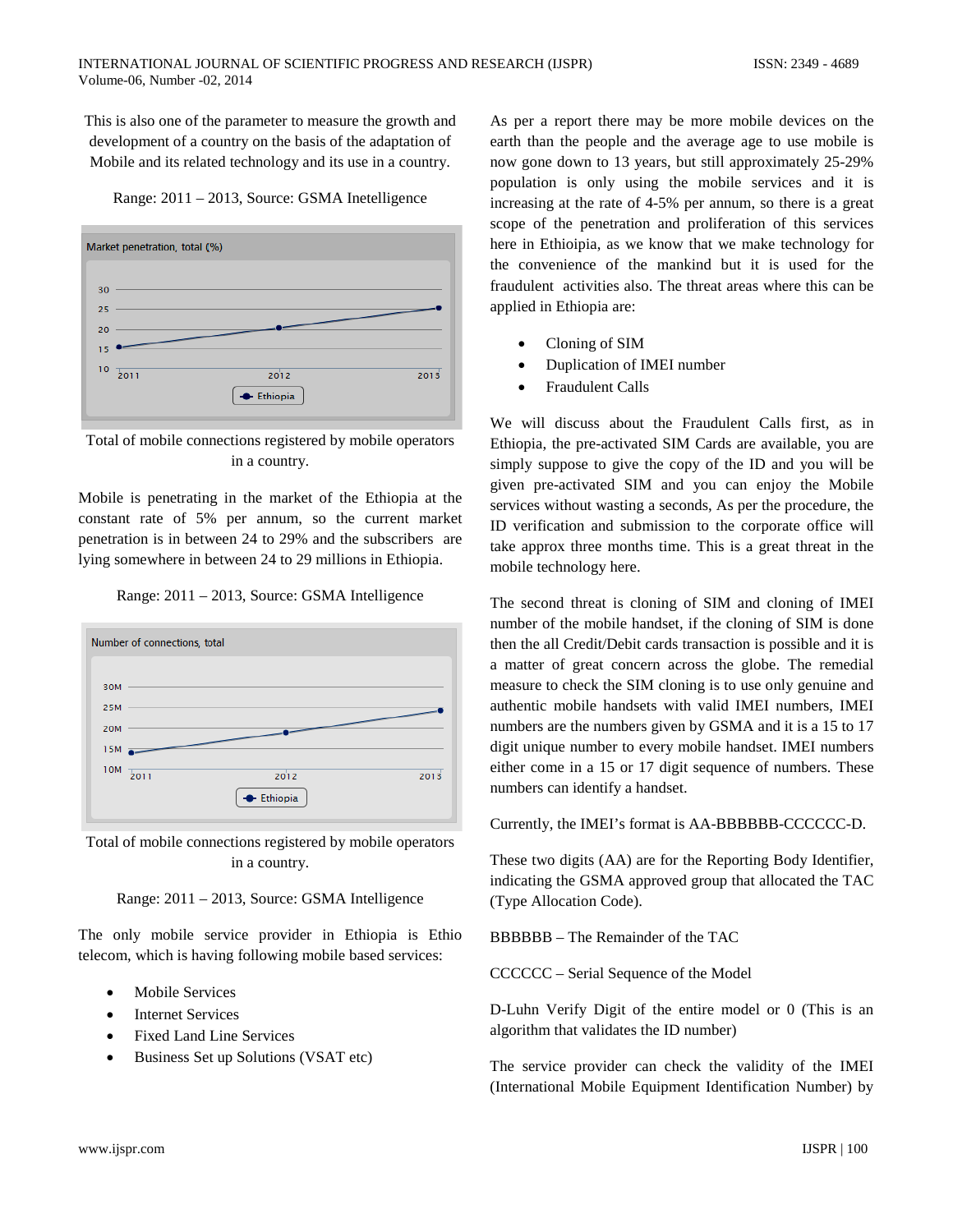incorporating the Luhn Algorithm to their existing software, which can work as follows:

The last number of the IMEI is a ensure digit. The verify Digit is considered according to Luhn formula.

The Check Digit is a function of all other digits in the IMEI. The idea of the ensure Digit is to help protector against the possibility of incorrect entries to the CEIR and EIR equipment.

The CEIR (Central Equipment Identity Register) is a central IMEI database service that updates different local EIR's from all operators in one system. The basic functionality of this CEIR is to maintain a white, grey and black list of all IMEI numbers by all connected operators.

The check digit is validated in three steps:

- 1. Starting from the right, double a digit every two digits
- 2. Sum the digits check if the sum is divisible by 10.
- 3. Conversely, one can calculate the IMEI by choosing the check digit that would give a sum divisible by 10.

For example: IMEI: 91123305065916-3

 $(1x2, 2x2, 3x2, 5x2, 6x2, 9x2, 6x2) = (10, 8, 2, 0, 8, 2, 2)$  $(2+4+6+1+0+1+2+1+8+1+2) + (9+1+3+0+0+5+1) = 47$ Luhn Digit: 3

#### IMEI: 911233-05-065916-3

# IX. GUIDELINE AVAILABLE FOR THE POSSIBLE MOBILE THREATS IN INDIA

- 9.1 Mobile device with only valid IMEI can be registered on the mobile network by the mobile service providers.
- 9.2 No pre-activated mobile connection can be distributed, a customer may take a SIM card or mobile connection after submitting the valid ID, but it will only work after verification of the ID and verification of the personal details on the first activation call by the service provider/telecom authority.
- 9.3 Now, the TRAI is going to introduce a regulation regarding the lost/missing mobiles, that there IMEI numbers should be blocked, so that they may not be registered on any of the network further and it cannot be duplicated to any other handset with invalid IMEI numbers.

What to do if your phone is theft or lost?

- 9.4 First of all the case should be reported to your [mobile](http://en.wikipedia.org/wiki/Mobile_network_operator)  [operator](http://en.wikipedia.org/wiki/Mobile_network_operator) and to local [police station.](http://en.wikipedia.org/wiki/Police_station) After this you can put forward your phones IMEI number to [global stolen](http://www.stolen-phone.com/)  [phones database.](http://www.stolen-phone.com/) Numerous people checks the database and can recognize your mobile before buying it from second hand (if it is submitted in database
- 9.5 It is possible in India to check the validity of the IMEI number by sending IMEI to number 53232 or 57886; a client will get a message without any delay about the authenticity of the IMEI number. We may also promote the same thing here to strengthen the possibility to detect invalid or duplicate IMEI of the Handsets in Ethio telecom network.

## X. CONCLUSION

There is a huge scope and potential of internet penetration and applications related to the internet in Ethiopia, it is penetrating at the rate of 1.90% in the population with the increase in the rate of Internet users, the risk of cyber crimes/fraud are likely to be increased with more rate than the Internet penetration rate in the population. The law for the cyber crime/fraud is either lying at very infant stage or not properly implemented; in that case the Ethiopia can be a heaven for the cybercriminals or may be a safe place for the cyber related crimes and criminals, the same is the case with the Mobile threads also, as it is expected to grow exponentially in near future and the rate of mobile related crimes is also expected to grow here in near future.

### **REFERENCES**

- [1] D. K. Sinha, G. Sinha, E-Banking in Ethiopia and the consequences due to increase in the cyber threats/Crime across the globe: Trends and Concerns, IJETCAS, Vol.4, Issue 10, September-November 2014, ISSN(Print)-2279-0047, ISSN(Online)-2279-0055
- [2] IDG Connect, Cyber Crime Hacking and Malware, Africa 2013
- [3] Meseret Lakew, Computer Related Crimes in Ethiopia (Comparative Study), 200[8 www.abyssinialaw.com.](http://www.abyssinialaw.com/)
- [4] Bhaskar Reddy and Twedros Sisay, E-Business :Application of Software and Technology in Selected Ethiopian Banks: Issue and Challenges., IJCSI, Vol 8, Issue 6, No 1,Nov. 2011. [www.ijcsi.org](http://www.ijcsi.org/)